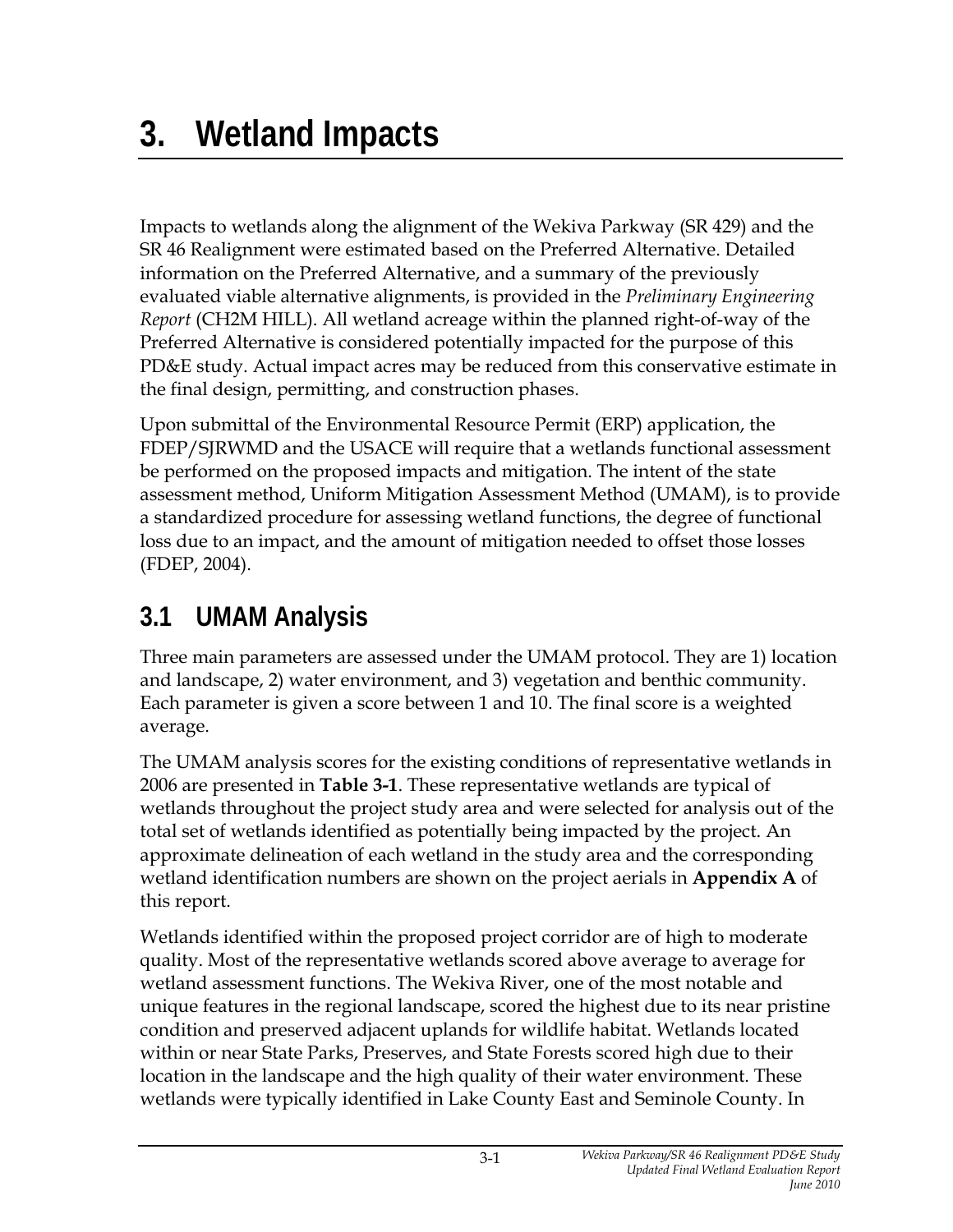areas of Orange County and Lake County West where development pressures are higher in the adjacent uplands and habitats are more fragmented, wetlands scored lower. The UMAM assessment and scoring worksheets, *PART I – Qualitative Description (per Section 62-345.400, F.A.C.) and PART II – Quantification of Assessment Area (per Sections 62-345.500 and .600, F.A.C.)* are presented in **Appendix B**.

**TABLE 3-1** 

UMAM Parameters and Scores for Representative Wetlands of Existing Conditions *Wekiva Parkway (SR 429)/SR 46 Realignment PD&E Study in Lake, Orange, and Seminole Counties* 

| Wetland<br>ID#                                   | <b>Wetland Type / FLUCFCS</b>                                              | Location<br>and<br>Landscape | <b>Water</b><br><b>Environment</b> | <b>Vegetation</b><br>or Benthic<br><b>Community</b> | <b>Final</b><br><b>UMAM</b> |
|--------------------------------------------------|----------------------------------------------------------------------------|------------------------------|------------------------------------|-----------------------------------------------------|-----------------------------|
| W33-37                                           | Wekiva River - 510, 630, 644                                               | 9                            | 10                                 | 9                                                   | 0.93                        |
| W24-27 and<br>contiguous swamp<br>outside of ROW | Mixed habitat of marsh, shrub,<br>and swamp 641, 631, 630, 617             | 8                            | 10                                 | 9                                                   | 0.90                        |
| $# N/A - outside of$<br>Preferred<br>Alternative | Yankee Lake, mixed forested<br>swamp, marsh $-523, 611$ ,<br>630, 641, 644 | $\overline{7}$               | 10                                 | 9                                                   | 0.87                        |
| W <sub>16</sub>                                  | Marsh $-641$                                                               | 8                            | 8                                  | 10                                                  | 0.87                        |
| $# N/A - outside of$<br>Preferred<br>Alternative | Minor spring run, wet prairie -<br>510, 643                                | $\overline{7}$               | 10                                 | 4                                                   | 0.70                        |
| W48-51                                           | Shrub wetland, marsh - 631,<br>630, 534, 641, 644                          | 5                            | $\overline{7}$                     | 9                                                   | 0.70                        |
| W55-56                                           | Wet prairie, deep marsh - 643,<br>644                                      | 8                            | $\overline{7}$                     | 4                                                   | 0.63                        |
| $# N/A - outside of$<br>Preferred<br>Alternative | Marsh $-641$                                                               | 5                            | $\overline{7}$                     | 7                                                   | 0.63                        |
| W42                                              | Lake Sten, marsh - 641                                                     | 4                            | $\overline{7}$                     | $\overline{7}$                                      | 0.60                        |
| W <sub>2</sub>                                   | Shrub wetland - 631                                                        | 3                            | $\overline{7}$                     | 4                                                   | 0.47                        |
|                                                  | 0.73<br>Average score:                                                     |                              |                                    |                                                     |                             |

Wetland  $ID#: W = wetland$ 

#N/A = preferred alternative is outside of reference wetland

Possible scores for each parameter range from 1 to 10 (highest = best quality). Total Scores range from  $0.0$  to  $1.0$  (highest = best quality).

## **3.2 Impact Assessment**

Potential wetland impact acreage was estimated based on the proposed roadway typical sections and preliminary plans for the Preferred Alternative. All wetland acreage within the planned right-of-way of the Preferred Alternative and within pond locations, comprise the estimated impacts for the purpose of this PD&E study. Actual impact acres may be reduced from this conservative estimate in the final design, permitting, and construction phases.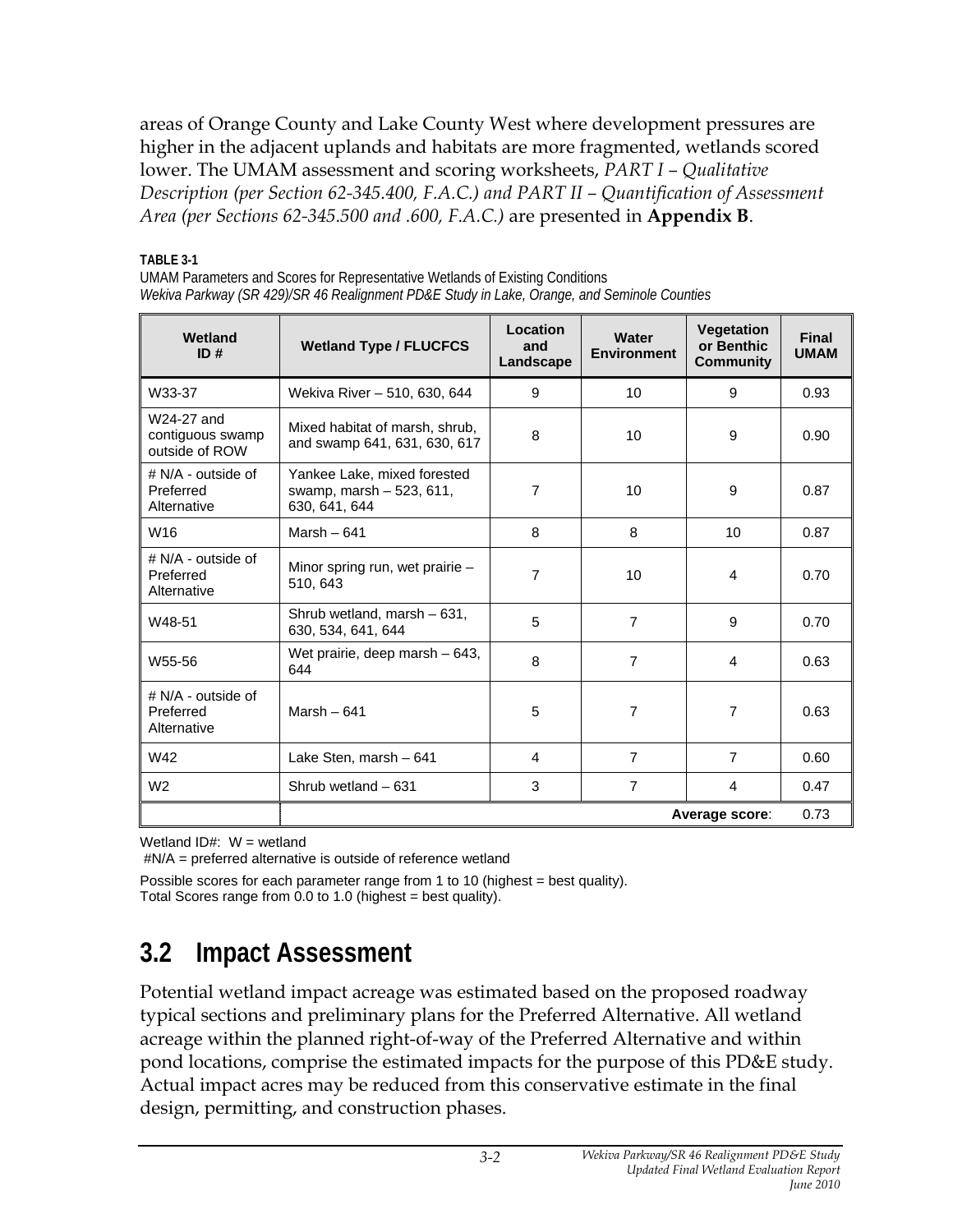Secondary impacts to wetlands that remain after project completion are determined on a project by project basis during the permitting process. For example, some permit reviewers consider all wetlands and natural surface waters that are within 25 feet of the proposed right-of-way limits to be secondarily impacted.

Cumulative impacts are considered unacceptable when the proposed project, considered in conjunction with past, present, and future activities, would then result in a violation of state water quality standards or significant adverse impacts to functions of wetlands or other surface waters within the same drainage basin, when considering the basin as a whole. When mitigation of a project's adverse impacts occurs within the same basin as the project, cumulative impacts are presumed to be adequately addressed (SJRWMD, 2006).

#### **3.2.1 Direct Impacts**

All wetlands and natural surface waters (i.e., river, lakes, spring runs) that are within the Preferred Alternative proposed right-of-way are estimated to cover 77 acres. Man-made surface waters (excavated ponds - 534 FLUCFCS) cover 20 acres of the Preferred Alternative proposed right-of-way. Mitigation for excavated ponds typically is not required, unless they are used by listed wildlife species.

A summary of the potential direct impacts to wetlands and surface waters is provided in **Table 3-2**. A detailed list of the estimated impacts for each wetland, general habitat type (forested, shrub, herbaceous, and surface water) within the Preferred Alternative is presented in **Table C-1** of **Appendix C**.

### **3.2.2 Secondary Impacts**

Secondary impacts refer to indirect effects from project activities on the remaining wetlands in the project area. SJRWMD *Applicant's Handbook: Management and Storage of Surface Waters,* Section 12.2.7 (SJRWMD 2006) provides guidelines for assessing secondary impacts to water resources. An ERP applicant must provide reasonable assurance that the project:

- 1. will not cause violations of water quality standards or wetland functions (can include increased pollutants from stormwater runoff, increase threat to wildlife of collision with vehicles). If an undisturbed buffer of 25 feet remains between the roadway and the wetland, these secondary impacts will not be considered adverse; provided that the uplands are not being used by listed species for nesting, denning or critically important feeding habitat.
- 2. will not adversely impact the ecological value of uplands to aquatic or wetland dependent listed wildlife species for nesting, denning or critically important feeding habitat (requires coordination with Florida Fish and Wildlife Conservation Commission (FWC) and U.S. Fish and Wildlife Service (FWS));
- 3. or closely linked activities, will not adversely impact significant historical and archaeological resources;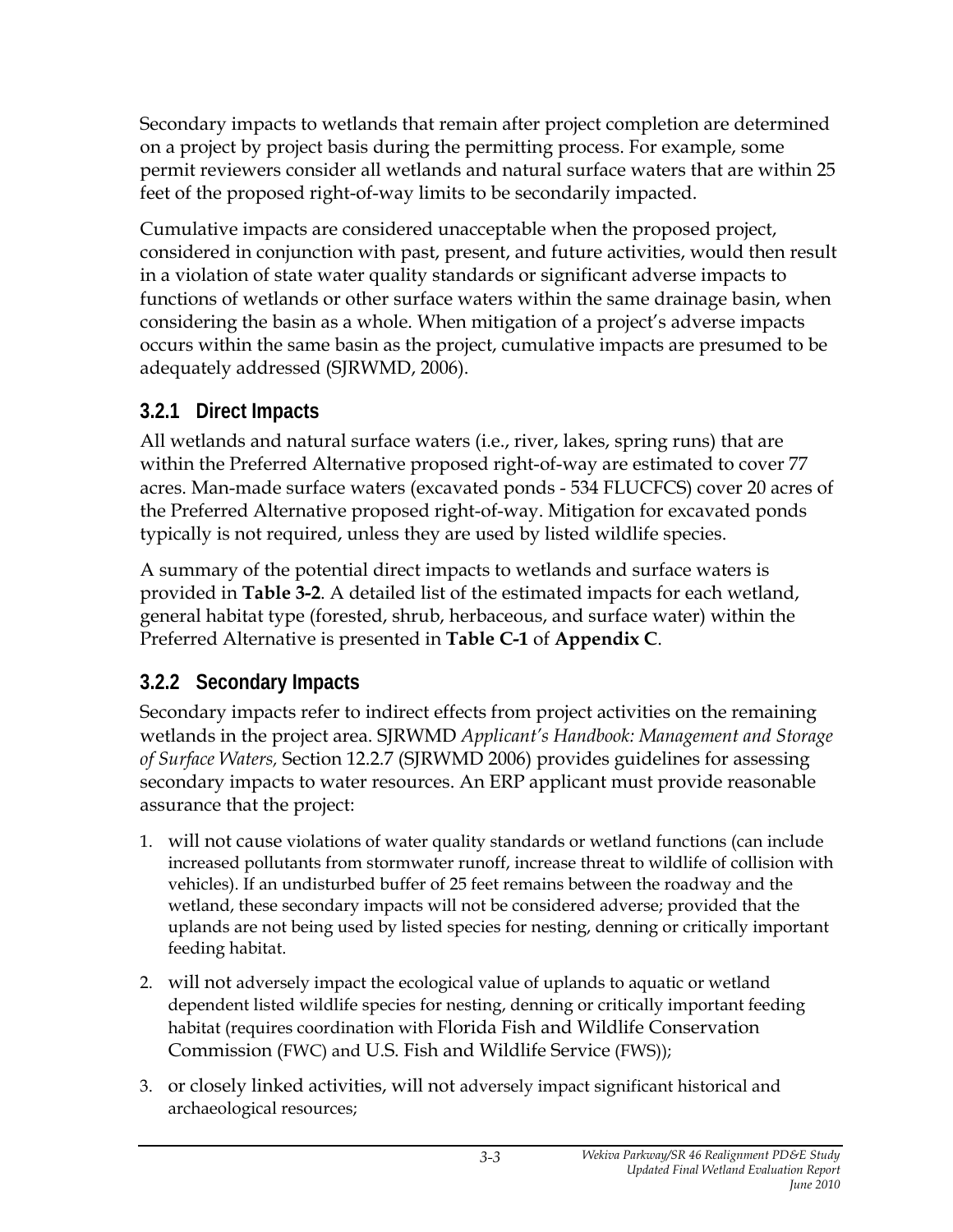4. additional phases or expansion will not result in violations of water quality standards or wetland functions. These additional phases would be those that are dependent on the proposed project completion and intended use (i.e., additional phases would not happen if not for the proposed project). An example would be a road spur built to serve a specific future development.

#### **TABLE 3-2**

Summary of Potential Direct Impacts to Wetlands and Natural Surface Waters within the Preferred Alternative Right-of-Way *Wekiva Parkway (SR 429)/SR 46 Realignment PD&E Study in Lake, Orange, and Seminole Counties* 

| County    | <b>Section</b>                      | <b>Preferred Alternative Segments</b>                                                       | <b>Wetland ID#</b>           | Direct*<br><b>Impact</b><br>(acres) |
|-----------|-------------------------------------|---------------------------------------------------------------------------------------------|------------------------------|-------------------------------------|
| Orange    | Wekiva Parkway<br><b>OOCEA</b>      | Kelly Park Road Interchange Alternative and<br>Alignment                                    | $W1 - W8$                    | 2.94                                |
| Orange    | Wekiva Parkway<br><b>OOCEA</b>      | Orange County Alternative 1 Alignment<br>(east of Plymouth Sorrento Rd)                     |                              | 0.00                                |
| Orange    | Wekiva Parkway<br><b>OOCEA</b>      | Systems Interchange Alternative 1                                                           | W9                           | 0.34                                |
| Orange    | SR 46 Realignment<br><b>OOCEA</b>   | Lake County West Alternative 1<br>(northwest to Lake County line)                           | W58 - W59A                   | 1.68                                |
|           |                                     |                                                                                             | <b>OOCEA</b><br><b>Total</b> | 4.96                                |
| Lake West | SR 46 Reconstruction<br><b>FDOT</b> | SR 46/US 441 Interchange Modification Alt. 2<br>(at-grade intersection of SR 46 and US 441) |                              | 0.00                                |
| Lake West | SR 46 Reconstruction<br><b>FDOT</b> | SR 46 North Widening Alternative                                                            | $W48 - W53$                  | 10.66                               |
| Lake West | SR 46 Realignment<br><b>FDOT</b>    | Lake County West Alternative 1<br>(southeast to Orange County line)                         | $W54 - W57$                  | 1.52                                |
| Lake East | Wekiva Parkway<br><b>FDOT</b>       | Neighborhood Lakes Alignment Alt. 1<br>(western alignment)                                  | $W10 - W15$                  | 13.17                               |
| Lake East | Wekiva Parkway<br><b>FDOT</b>       | South Alignment Alternative 2<br>(red alignment) with Service Road                          | $W16 - W34$                  | 18.10                               |
| Lake East | CR 46A Realignment<br><b>FDOT</b>   | Alternative 1A, with SR 46 widening to the<br>south                                         | $W60 - W61$                  | 1.87                                |
| Seminole  | Wekiva Parkway<br><b>FDOT</b>       | SR 46 Corridor North Widening Alt. from<br>Wekiva River east to near Orange Avenue          | $W35 - W40A$                 | 5.16                                |
| Seminole  | Wekiva Parkway<br><b>FDOT</b>       | SR 417/I-4 Interchange Modification<br>Alternative, with Connection Alignment Alt. B        | $W41 - W47$                  | 34.39                               |
| Seminole  | SR 46 Reconstruction<br><b>FDOT</b> | Widen to Six Lanes from Wekiva Parkway to<br>the SR 46/I-4 Interchange                      | $W62 - W64$                  | 7.73                                |
|           |                                     |                                                                                             | <b>FDOT</b><br>Total         | 92.60                               |
|           |                                     |                                                                                             | <b>GRAND</b><br><b>TOTAL</b> | 97.56                               |

\*Impact amounts are estimated based on full extent of the Preferred Alternative right-of-way. Impacts may be minimized further in final design and permitting phases.

Note: OOCEA is the Orlando-Orange County Expressway Authority; FDOT is the Florida Department of Transportation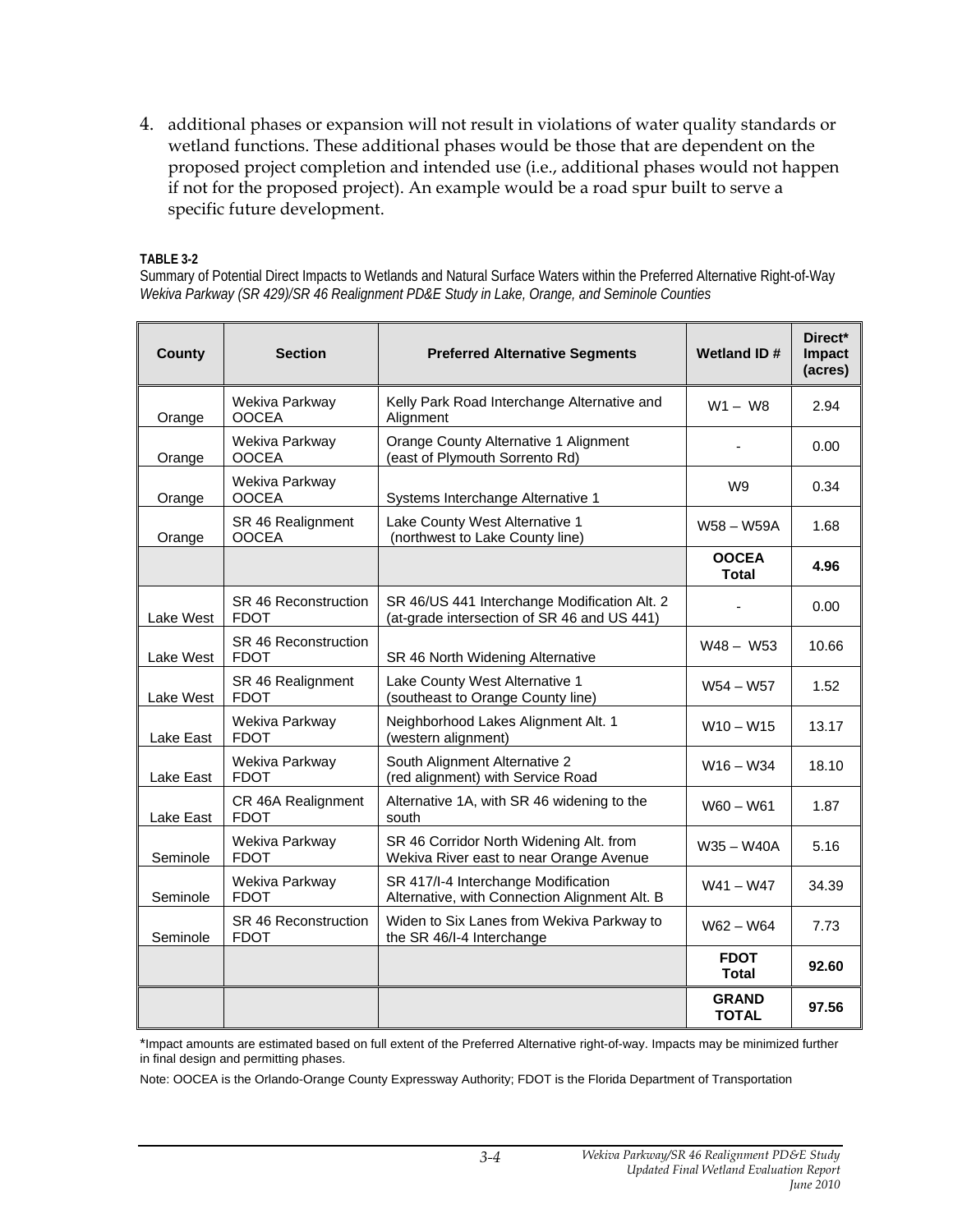Secondary impacts to water quality are not expected with this project because the stormwater treatment system will be designed to satisfy current stormwater management criteria, including special basin criteria. Rather, water quality treatment will be improved over the existing conditions along some portions of the project in Lake and Seminole Counties which follow the existing SR 46 alignment and were constructed primarily before drainage criteria were developed.

The current threat to wildlife from conflicts with vehicles will be reduced through the proposed construction of long bridge spans in areas of high wildlife use, plus fencing to keep wildlife off the road and directed toward the bridged underpasses. Preservation of upland and wetland habitats in the project area will serve to offset unavoidable secondary impacts to uplands used by listed species. These and other wildlife habitat impact minimizing measures are described in the updated final *Endangered Species Biological Assessment* (CH2M HILL, June 2010) prepared for this PD&E Study.

Impacts to any potentially significant historical and archaeological resources have been avoided and/or minimized through evaluation of several viable alternative alignments and with the selection of the Preferred Alternative. Historical and archaeological resources in the project area are described in the updated final *Cultural Resource Assessment Survey* (May 2010) prepared by Janus Research and Archaeological Consultants, Inc. for this PD&E Study.

The Wekiva Parkway is referred to as the missing link in the Western Beltway (SR 429), and no additional phases of the Western Beltway are anticipated. Other secondary impacts that may occur with this project include shading of wetlands under bridges, an increase in sunlight reaching a wetland because the adjacent tree canopy has been removed, or road noise and debris causing habitat disruption in adjacent wetlands.

Shading from bridge spans may be expected with this project at the marsh wetland on the Neighborhood Lakes property and at the Wekiva River. The Wekiva River expressway and service road bridges will be constructed at the location of the existing SR 46 bridge crossing, so the impacts from this project will be from the increased width of the proposed bridges. However, the effects of shading from the wider bridge crossing will be reduced by the increased height of the proposed bridges, which will allow more light to reach the vegetation within the river channel.

Secondary impacts to forested wetlands from removal of existing tree canopy will result in a change of sunlight for adjacent wetlands. These types of impacts will occur where forested wetlands are immediately adjacent to the existing SR 46 rightof-way. Forested wetlands that have the potential to be impacted in areas of Seminole and Lake Counties were previously described.

In some locations secondary impacts will be avoided. Wherever possible, a setback will be provided between a proposed stormwater treatment pond and a wetland,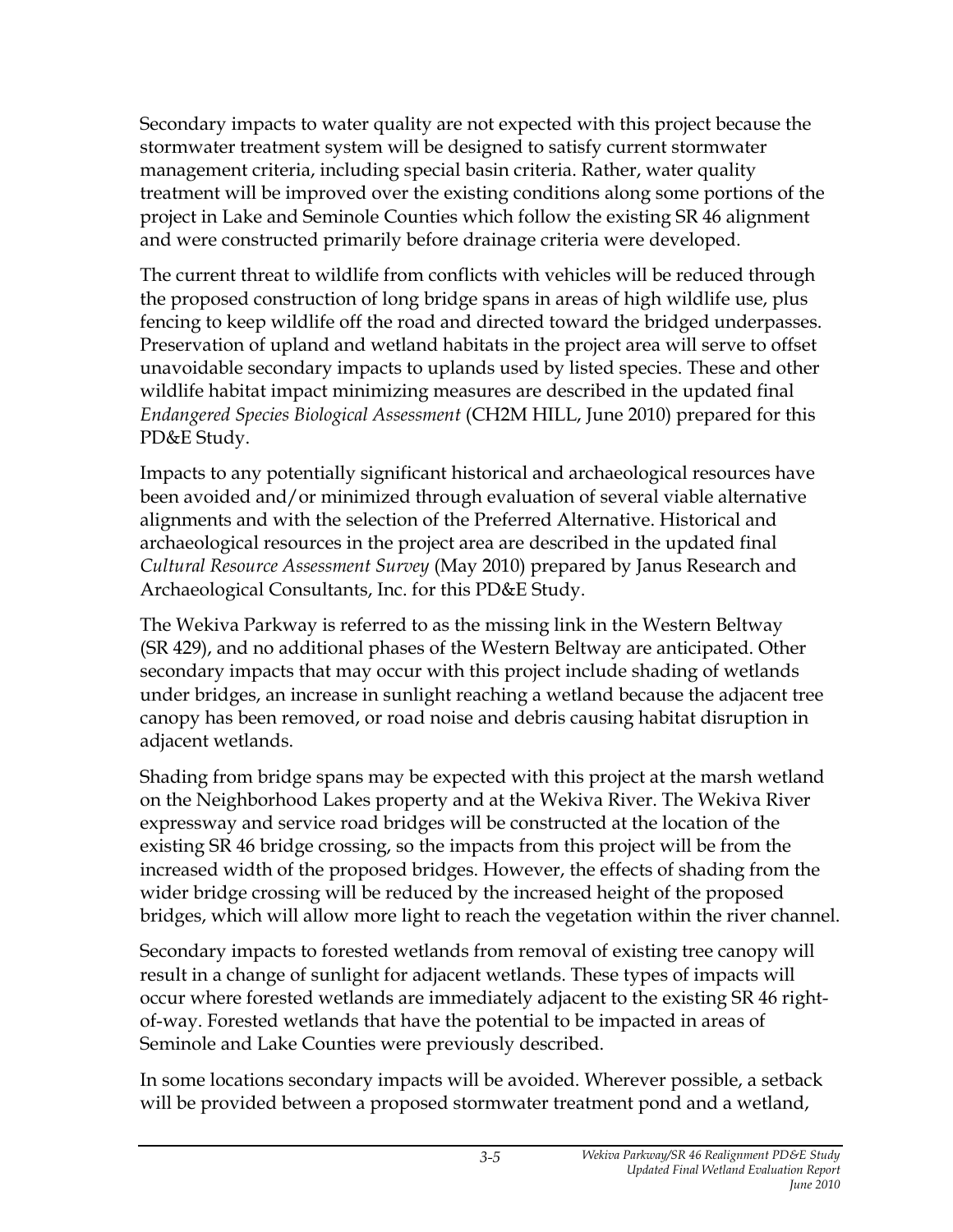per the provision in the SJRWMD *Applicant's Handbook 12.2.7(a)* that states: *"S*econdary impacts to the habitat functions of wetlands associated with adjacent upland activities will not be considered adverse if buffers, with a minimum width of 15 feet and an average of 25 feet, are provided abutting those wetlands."

Setbacks may not always be possible along the proposed roadway, such as where insufficient right-of-way is available. When setbacks are not practicable, additional mitigation acreage may be required to offset secondary impacts. The amount of mitigation acreage required for the secondary impact is determined during the permitting process.

#### **3.2.3 Cumulative Impacts**

Mitigation for cumulative impacts is determined during the permitting process. Guidelines are presented in the SJRWMD *Applicant's Handbook* subsections 12.1.1(c), 12.1.1(g), 12.2.2, and 12.2.8(b), (SJRWMD, 2006). An applicant must provide reasonable assurances that the project will not cause unacceptable cumulative impacts on wetlands within the same drainage basin by identifying "past, present, and reasonably expected future applications with like impacts". Per the *Applicant's Handbook*, mitigation which offsets a project's adverse impacts within the same basin as the project is presumed not to cause unacceptable cumulative impacts. Therefore, no cumulative impacts associated with this proposed project are anticipated because the proposed mitigation is within the same ERP Basin as the impacts. Also, no additional phases of the Western Beltway (SR 429) are anticipated.

History has shown that transportation improvement projects usually have cumulative effects in terms of new residential and commercial development occurring near the new roadway. Some of the changes in land use patterns, population density, and growth rate are projected to occur in the study area irrespective of this roadway project. As stated in the *Wekiva Parkway and Protection Act*, the intent of this project is to complete the Western Beltway around the greater Orlando metropolitan area in an environmentally compatible manner while limiting local access interchanges so as not to encourage development of adjacent areas.

The portion of the Wekiva Parkway (SR 429) in Orange County will be a limited access expressway on new alignment. The new roadway will cross rural residential and agricultural land uses that are steadily being developed today. It is expected that the new local access interchange at Kelly Park Road will contribute to the local area commercial and/or residential development. However, the *Wekiva Parkway and Protection Act* requires local governments to prepare plans for the interchanges areas to control development. Very few wetlands would be impacted by the project in Orange County. Increased development potentially will have a greater affect on the agriculture and natural upland land uses in the area, rather than on the few wetlands in the local area.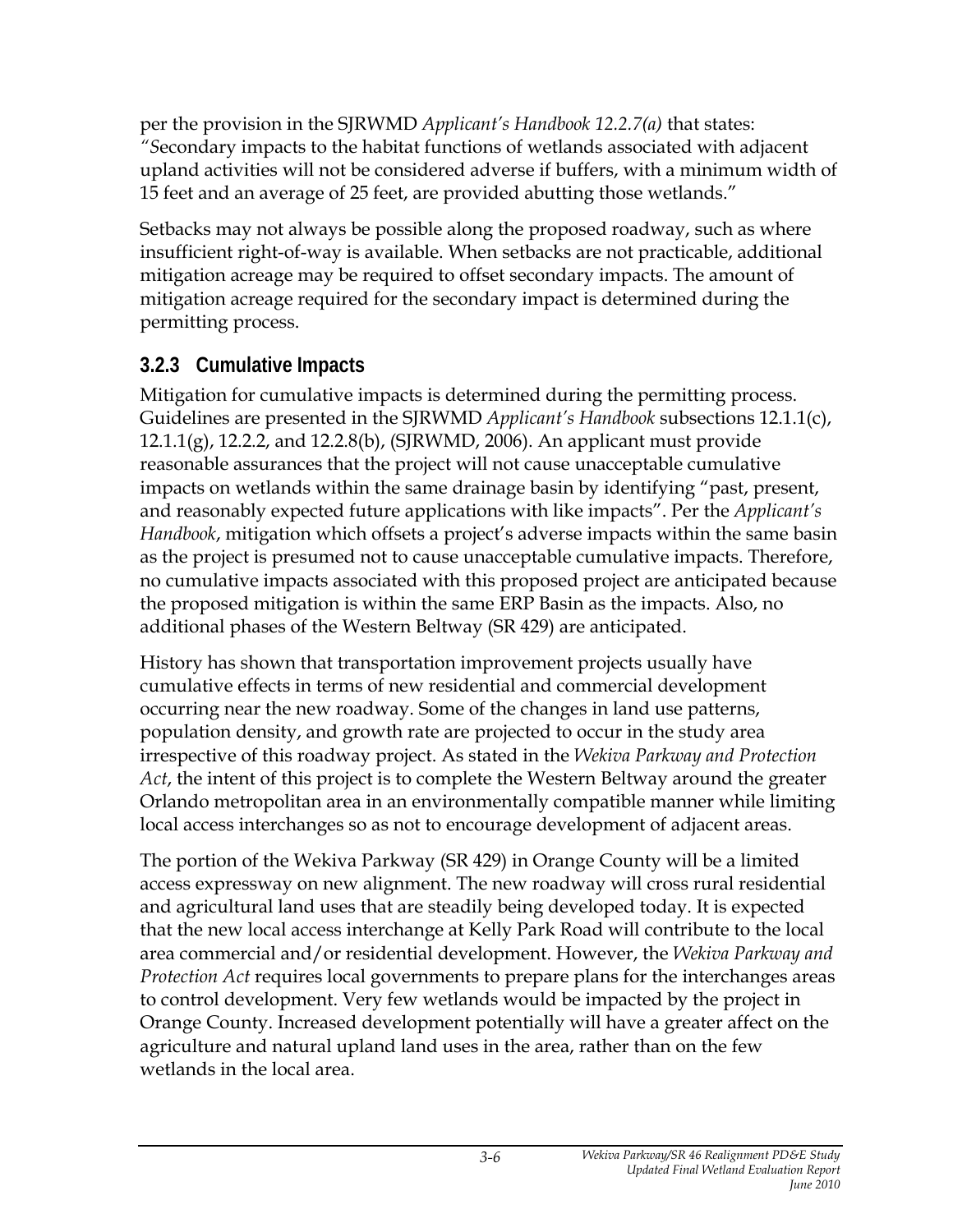The Lake County portions of this project are referred to as "East" (toward the Wekiva River) and "West" (toward US 441). In Lake County West, SR 46 would be reconstructed and widened from the SR 46/US 441 interchange to east of Round Lake Road where it would turn to the southeast on a new alignment to the proposed systems interchange connection with Wekiva Parkway (SR 429). In Lake County East, most of the improvements will be a limited access expressway partially on new alignment and partially following the existing SR 46 corridor. A two-lane, non-tolled service road would be constructed on the north side of the expressway, within the 300-foot limited access expressway right-of-way from the Neighborhood Lakes interchange to east of the Wekiva River.

Prior to revising the concept to a tolled expressway with a non-tolled service road for local access, the Preferred Alternative included three full interchanges for local access between Neighborhood Lakes and the Wekiva River. The three full interchange concept was selected from the Viable Alternatives as the Preferred Alternative at the request of FDEP; this was done in order to completely eliminate the existing at-grade sections of SR 46 in the vicinity of the wildlife corridor west of Wekiva River Road to reduce the potential for vehicle-wildlife conflicts. Under the current concept, both the expressway and the parallel service road will be bridged for 4,000 feet through this area to eliminate any at-grade sections of roadway and enhance the existing wildlife corridor. In addition to enhancing the wildlife corridor, the current concept would have 3.72 acres less impact to wetlands than the previous concept.

The cumulative effects of this Wekiva Parkway project will be greatly minimized by removing the option of future development of parcels along the roadway, as is the case with the recently acquired Neighborhood Lakes property. That land was planned to be developed as a residential community and, with a Wekiva Parkway interchange at the north end of the parcel, it surely would have been developed. Now it will be approximately 1,440 acres of conservation land directly contiguous to the state reserve land.

The majority of the Seminole County portion of this project will be widening of the existing SR 46 corridor for a limited access expressway with frontage roads. This section of existing SR 46, particularly on the south side, has been almost fully developed in urban and residential lane uses; therefore, little opportunity for increased cumulative impacts is anticipated. A portion of the roadway through Seminole County will be on new alignment from SR 46 southeast to the existing SR 417/I-4 interchange. However, most of that area has already been developed in urban and residential land uses, except for some small parcels of pasture and remnant citrus groves. It is likely that parcels which are currently undeveloped in this section of Seminole County will be developed by the time Wekiva Parkway construction activities begin.